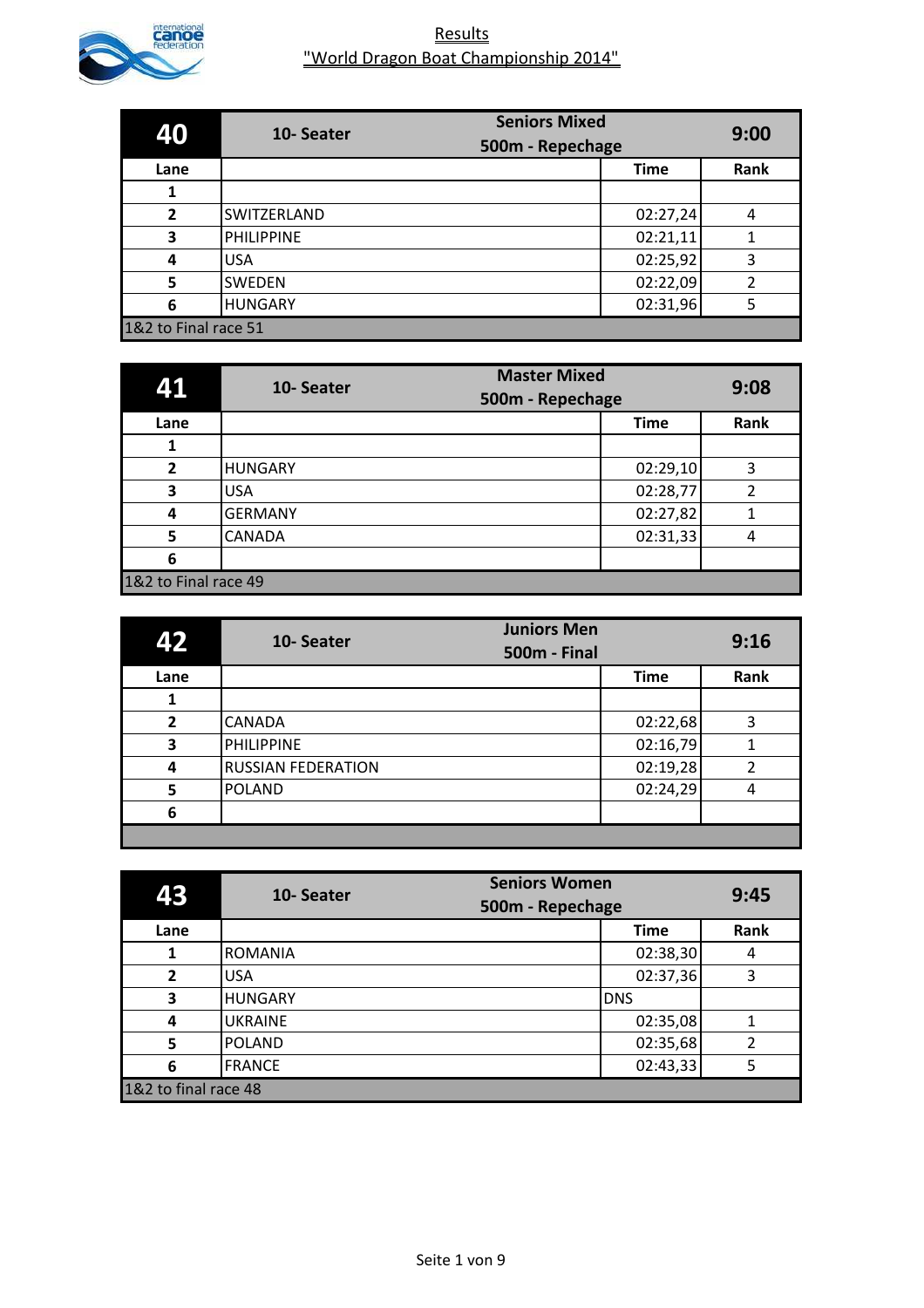

| 44                     | 10-Seater             | <b>Seniors Men</b><br>500m - Repechage | 9:53 |
|------------------------|-----------------------|----------------------------------------|------|
| Lane                   |                       | <b>Time</b>                            | Rank |
|                        | <b>HUNGARY</b>        | <b>DNS</b>                             |      |
| $\overline{2}$         | <b>USA</b>            | 02:22,47                               | 4    |
| 3                      | <b>CZECH REPUBLIC</b> | 02:19,32                               | 1    |
| 4                      | <b>FRANCE</b>         | 02:23,92                               | 5    |
| 5                      | <b>SWEDEN</b>         | 02:19,99                               | 2    |
| 6                      | <b>POLAND</b>         | 02:20,33                               | 3    |
| 1 & 2 to Final race 56 |                       |                                        |      |

| 45                   | 10-Seater     | <b>Masters Women</b><br>500m - Repechage |             | 10:01         |
|----------------------|---------------|------------------------------------------|-------------|---------------|
| Lane                 |               |                                          | <b>Time</b> | Rank          |
|                      |               |                                          |             |               |
| $\overline{2}$       |               |                                          |             |               |
| 3                    | <b>POLAND</b> |                                          | 02:39,71    |               |
| 4                    | <b>USA</b>    |                                          | 02:40,99    | $\mathfrak z$ |
| 5                    | <b>CANADA</b> |                                          | 02:44,26    | 3             |
| 6                    |               |                                          |             |               |
| 1&2 to Final race 53 |               |                                          |             |               |

| 46                   | 10-Seater      | <b>Masters Men</b><br>500m - Repechage | 10:09 |
|----------------------|----------------|----------------------------------------|-------|
| Lane                 |                | <b>Time</b>                            | Rank  |
|                      |                |                                        |       |
| $\overline{2}$       | <b>ROMANIA</b> | 02:25,49                               | 3     |
| 3                    | <b>GERMANY</b> | 02:23,13                               |       |
| 4                    | <b>USA</b>     | 02:25,24                               | 2     |
| 5                    | <b>CANADA</b>  | 02:28,25                               | 4     |
| 6                    | <b>ESTONIA</b> | 02:29,45                               |       |
| 1&2 to Final race 52 |                |                                        |       |

| 48             | 10-Seater                 | <b>Seniors Women</b><br><b>500m - Final</b> | 10:38 |
|----------------|---------------------------|---------------------------------------------|-------|
| Lane           |                           | <b>Time</b>                                 | Rank  |
|                | <b>UKRAINE</b>            | 02:35,83                                    | 4     |
| $\overline{2}$ | <b>GERMANY</b>            | 02:31,35                                    | 3     |
| 3              | <b>SWEDEN</b>             | 02:30,27                                    | 2     |
| 4              | <b>RUSSIAN FEDERATION</b> | 02:24,78                                    |       |
| 5              | <b>CANADA</b>             | 02:36,56                                    | 6     |
| 6              | <b>POLAND</b>             | 02:36,48                                    | 5     |
|                |                           |                                             |       |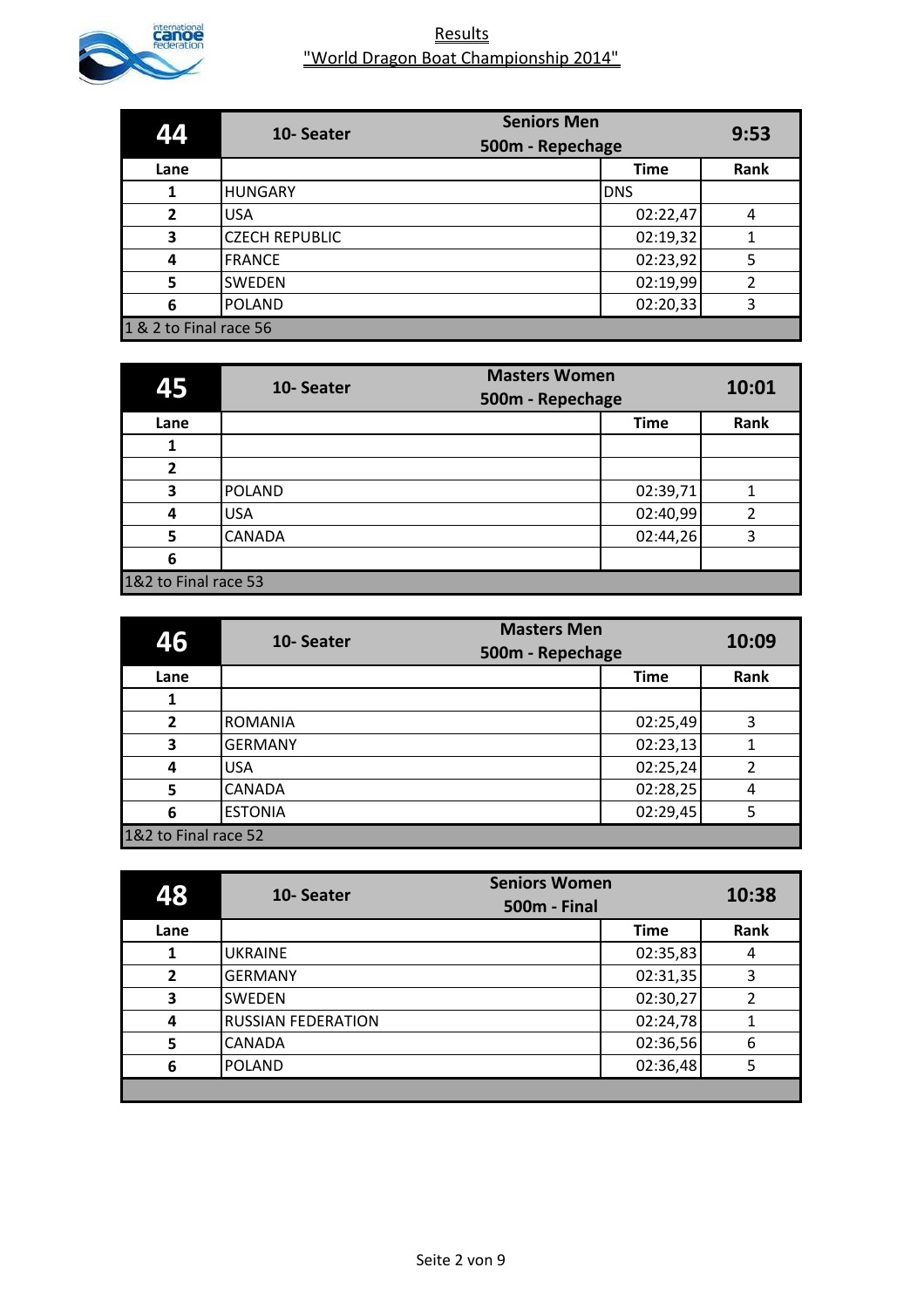

| 49             | 10-Seater      | <b>Master Mixed</b><br><b>500m - Final</b> | 10:54 |
|----------------|----------------|--------------------------------------------|-------|
| Lane           |                | <b>Time</b>                                | Rank  |
|                |                |                                            |       |
| $\overline{2}$ | <b>GERMANY</b> | 02:26,44                                   | 3     |
| 3              | <b>POLAND</b>  | 02:23,47                                   |       |
| 4              | <b>UKRAINE</b> | 02:24,21                                   | 2     |
| 5              | <b>USA</b>     | 02:28,80                                   | 4     |
| 6              |                |                                            |       |
|                |                |                                            |       |

| 50             | <b>Juniors Mixed</b><br>10-Seater<br><b>500m - Time- Race 3</b> |             | 11:02 |
|----------------|-----------------------------------------------------------------|-------------|-------|
| Lane           |                                                                 | <b>Time</b> | Rank  |
|                |                                                                 |             |       |
| $\overline{2}$ | <b>CANADA</b>                                                   | 02:27,09    | 2     |
| 3              | <b>USA</b>                                                      | 02:35,38    | 5     |
| 4              | <b>GERMANY</b>                                                  | 02:33,27    | 4     |
| 5              | <b>POLAND</b>                                                   | 02:27,43    | 3     |
| 6              | <b>RUSSIAN FEDERATION</b>                                       | 02:19,61    |       |
|                | The sum of times declares the winner                            |             |       |

|                | <b>Seniors Mixed</b><br>10-Seater<br>500m - Final |             | 11:23 |
|----------------|---------------------------------------------------|-------------|-------|
| Lane           |                                                   | <b>Time</b> | Rank  |
|                | <b>PHILIPPINE</b>                                 | 02:16,96    | 2     |
| $\overline{2}$ | <b>POLAND</b>                                     | 02:18,63    | 3     |
| 3              | <b>CANADA</b>                                     | 02:23,42    | 6     |
| 4              | <b>RUSSIAN FEDERATION</b>                         | 02:14,71    | 1     |
| 5              | <b>UKRAINE</b>                                    | 02:21,35    | 5     |
| 6              | <b>SWEDEN</b>                                     | 02:21,12    | 4     |
|                |                                                   |             |       |

| 52             | <b>Masters Men</b><br>10-Seater<br><b>500m - Final</b> |             | 11:39 |
|----------------|--------------------------------------------------------|-------------|-------|
| Lane           |                                                        | <b>Time</b> | Rank  |
|                | <b>GERMANY</b>                                         | 02:23,03    | 5     |
| $\overline{2}$ | <b>RUSSIAN FEDERATION</b>                              | 02:19,00    | 3     |
| 3              | <b>UKRAINE</b>                                         | 02:18,28    | 2     |
| 4              | <b>HUNGARY</b>                                         | 02:18,05    |       |
| 5              | <b>POLAND</b>                                          | 02:22,92    | 4     |
| 6              | <b>USA</b>                                             | 02:26,78    | 6     |
|                |                                                        |             |       |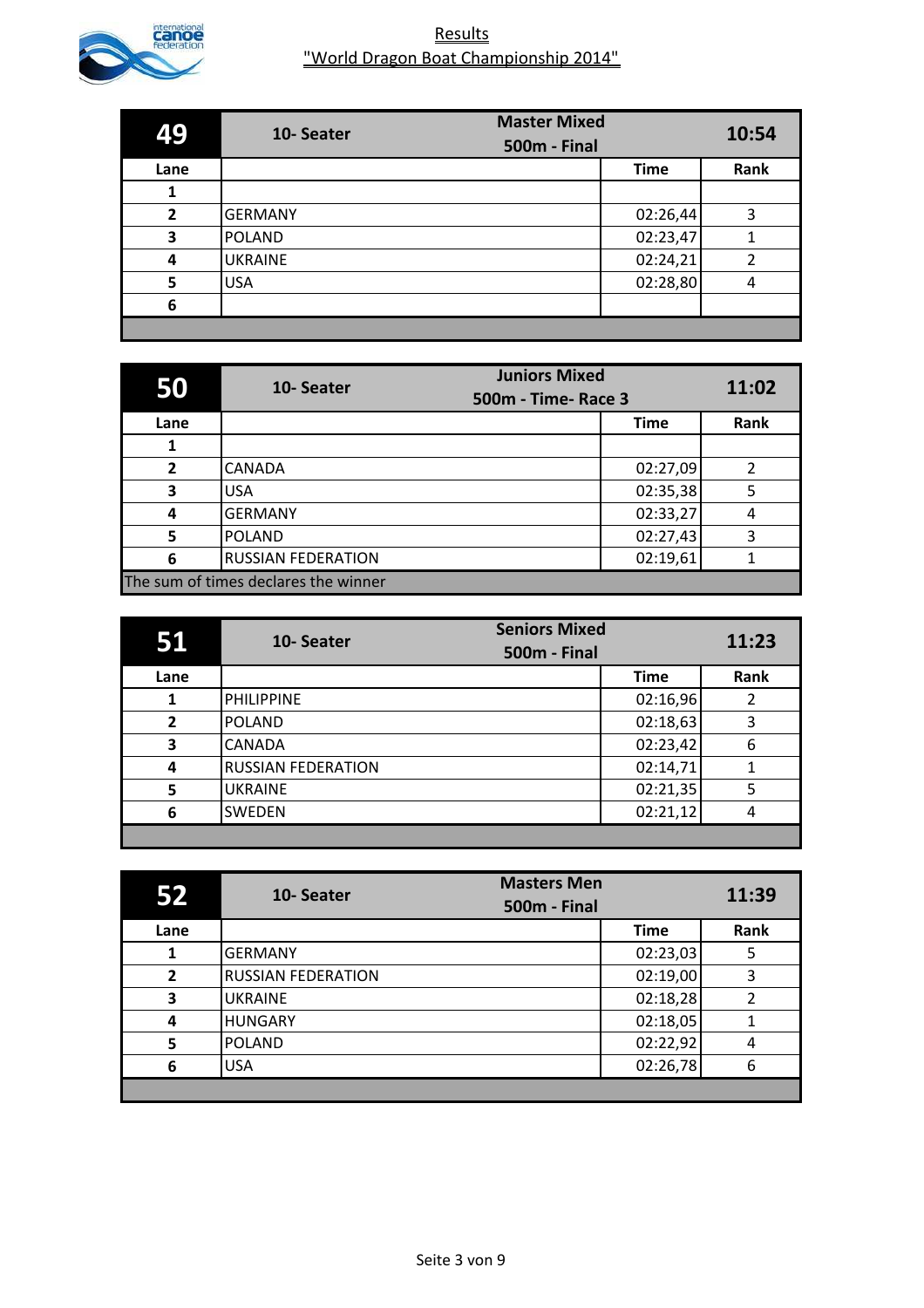

| 53   | 10-Seater      | <b>Masters Women</b><br><b>500m - Final</b> | 11:47 |
|------|----------------|---------------------------------------------|-------|
| Lane |                | <b>Time</b>                                 | Rank  |
|      |                |                                             |       |
| 2    | <b>POLAND</b>  | 02:41,33                                    | 3     |
| 3    | <b>HUNGARY</b> | 02:36,51                                    | 2     |
| 4    | <b>GERMANY</b> | 02:35,49                                    | 1     |
| 5    | <b>USA</b>     | 02:41,98                                    | 4     |
| 6    |                |                                             |       |
|      |                |                                             |       |

| 56             | 10-Seater                 | <b>Seniors Men</b><br><b>500m - Final</b> |             | 12:08          |
|----------------|---------------------------|-------------------------------------------|-------------|----------------|
| Lane           |                           |                                           | <b>Time</b> | Rank           |
|                | <b>CZECH REPUBLIC</b>     |                                           | 02:19,86    | 5              |
| $\overline{2}$ | <b>CANADA</b>             |                                           | 02:18,51    | 4              |
| 3              | <b>RUSSIAN FEDERATION</b> |                                           | 02:10,24    |                |
| 4              | <b>PHILIPPINE</b>         |                                           | 02:12,42    | $\overline{2}$ |
| 5              | <b>UKRAINE</b>            |                                           | 02:13,83    | 3              |
| 6              | <b>SWEDEN</b>             |                                           | 02:21,76    | 6              |
|                |                           |                                           |             |                |

| 10-Seater | <b>Juniors Men</b><br>500m - medal ceremony   | 13:00 |
|-----------|-----------------------------------------------|-------|
| 10-Seater | <b>Juniors Mixed</b><br>500m - medal ceremony | 13:10 |
| 10-Seater | <b>Masters Men</b><br>500m - medal ceremony   | 13:20 |
| 10-Seater | <b>Masters Women</b><br>500m - medal ceremony | 13:30 |
| 10-Seater | <b>Masters Mixed</b><br>500m - medal ceremony | 13:40 |
| 10-Seater | <b>Seniors Men</b><br>500m - medal ceremony   | 13:50 |
| 10-Seater | <b>Seniors Women</b><br>500m - medal ceremony | 14:00 |
| 10-Seater | <b>Seniors Mixed</b><br>500m - medal ceremony | 14:10 |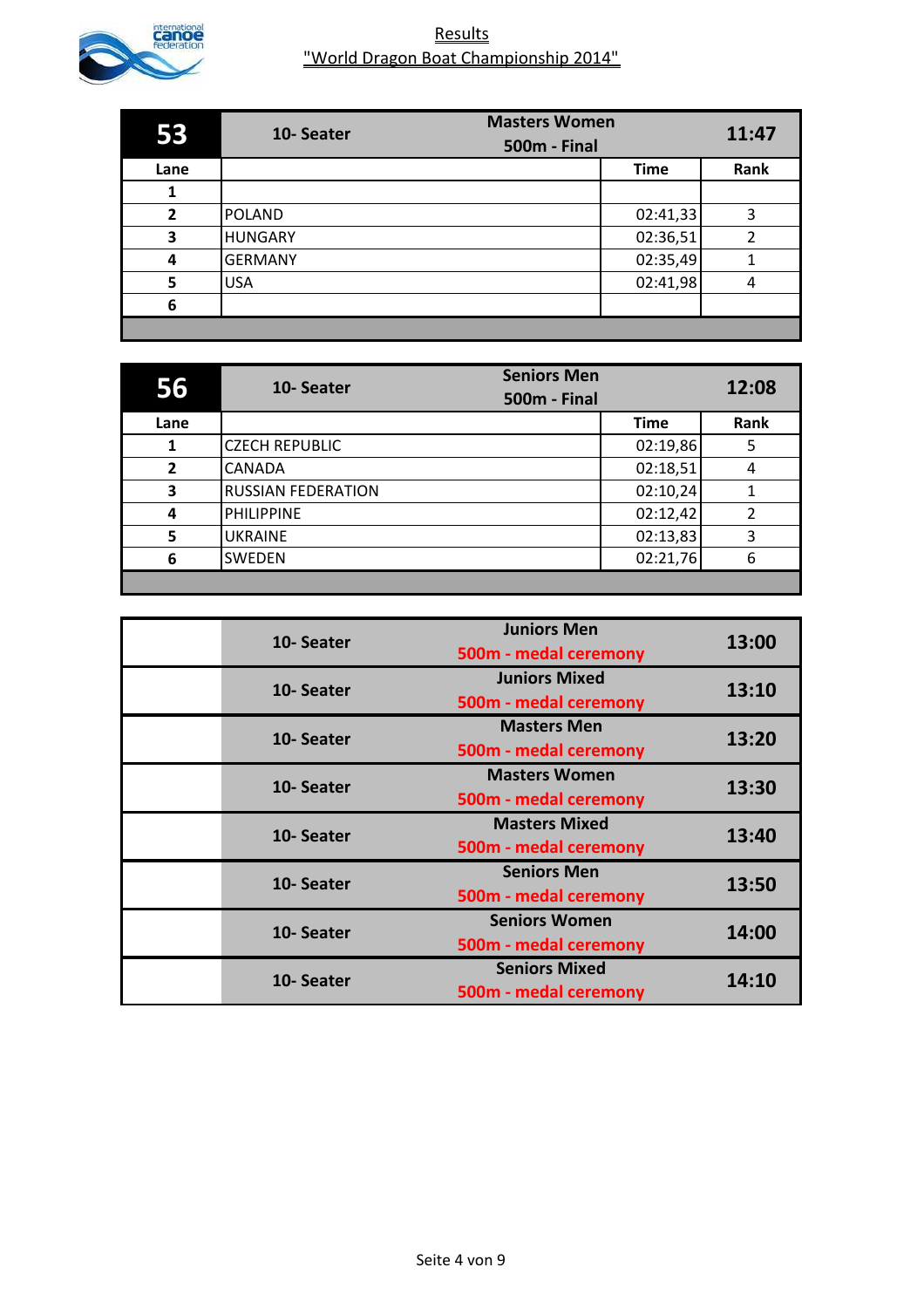

|              | 10-Seater                                                  | <b>Juniors Mixed</b> | 15:00 |
|--------------|------------------------------------------------------------|----------------------|-------|
|              |                                                            | 200m - Time- Race 1  |       |
| Lane         |                                                            | <b>Time</b>          | Rank  |
|              |                                                            |                      |       |
| $\mathbf{z}$ | <b>POLAND</b>                                              | 00:58,29             | 4     |
| 3            | <b>GERMANY</b>                                             | 00:56,76             | 3     |
| 4            | CANADA                                                     | 00:55,95             | 2     |
| 5            | <b>RUSSIAN FEDERATION</b>                                  | 00:53,95             |       |
| 6            | <b>USA</b>                                                 | 01:01,12             | 5     |
|              | The sum of times declares the winner, next race is race 72 |                      |       |

| 58             | 20-Seater                                    | <b>Seniors Women</b><br>200m - Heat 1 | 15:08 |
|----------------|----------------------------------------------|---------------------------------------|-------|
| Lane           |                                              | <b>Time</b>                           | Rank  |
|                |                                              |                                       |       |
| $\overline{2}$ | <b>USA</b>                                   | 00:54,05                              | 3     |
| 3              | <b>RUSSIAN FEDERATION</b>                    | 00:49,06                              |       |
| 4              | <b>GERMANY</b>                               | 00:50,90                              |       |
| 5              |                                              |                                       |       |
| 6              |                                              |                                       |       |
|                | 1 to Final race 78, 2&3 to Repechage race 71 |                                       |       |

| 59             | 20-Seater                                    | <b>Seniors Women</b><br>200m - Heat 2 | 15:16 |
|----------------|----------------------------------------------|---------------------------------------|-------|
| Lane           |                                              | <b>Time</b>                           | Rank  |
|                |                                              |                                       |       |
| $\overline{2}$ | <b>CANADA</b>                                | 00:54,96                              | 3     |
| 3              | <b>UKRAINE</b>                               | 00:51,89                              |       |
| 4              | <b>HUNGARY</b>                               | 00:50,80                              |       |
| 5              |                                              |                                       |       |
| 6              |                                              |                                       |       |
|                | 1 to Final race 78, 2&3 to Repechage race 71 |                                       |       |

| 60             | 20-Seater                                      | <b>Seniors Men</b><br>200m - Heat 1 | 15:24          |
|----------------|------------------------------------------------|-------------------------------------|----------------|
| Lane           |                                                | <b>Time</b>                         | Rank           |
|                |                                                |                                     |                |
| $\overline{2}$ | <b>USA</b>                                     | 00:46,72                            | 3              |
| 3              | <b>HUNGARY</b>                                 | 00:45,65                            | $\overline{2}$ |
| 4              | <b>POLAND</b>                                  | 00:44,67                            |                |
| 5              | <b>CANADA</b>                                  | 00:47,19                            | 4              |
| 6              |                                                |                                     |                |
|                | 1&2 to Final race 77, 3&4 to Repechage race 70 |                                     |                |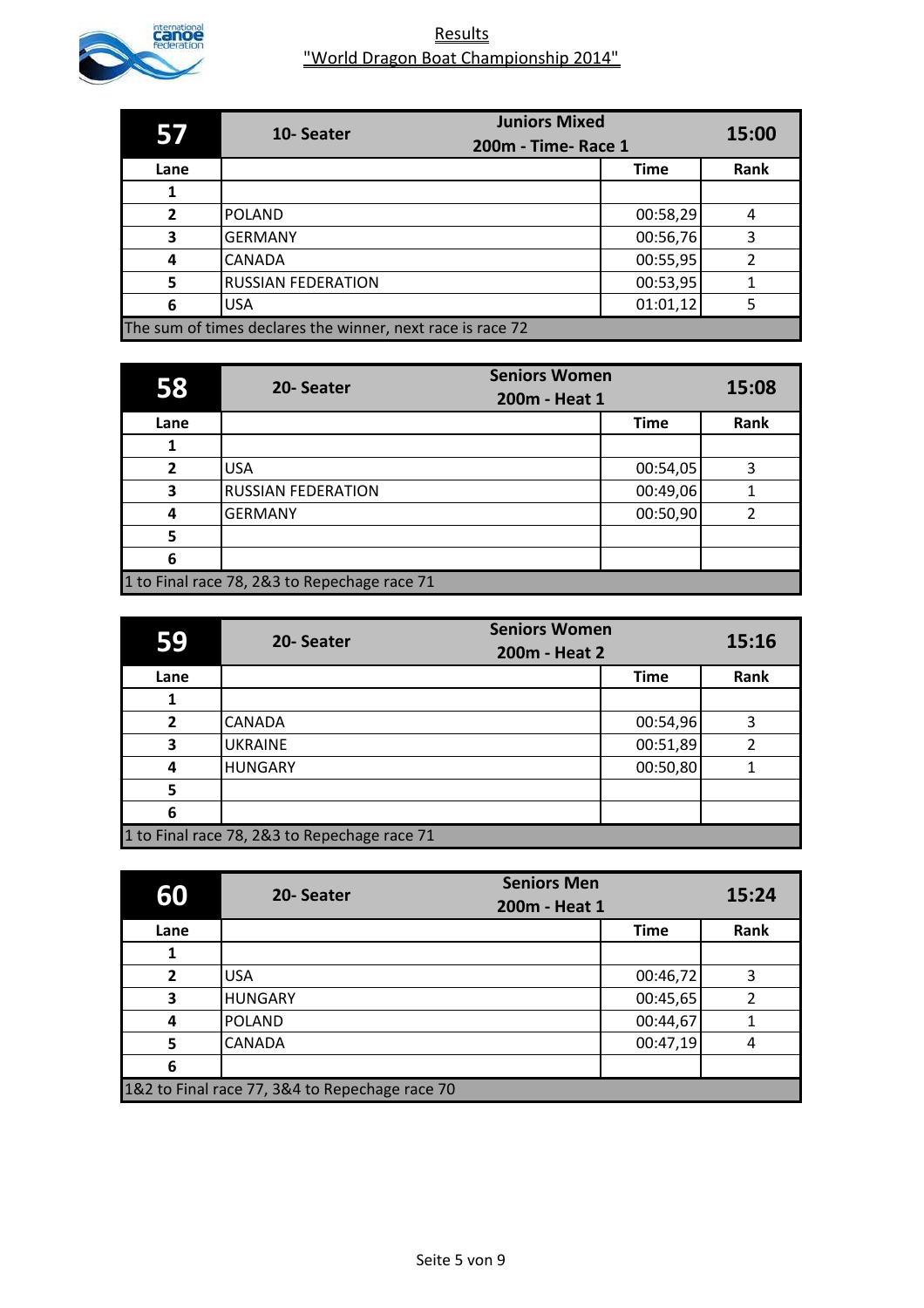

| 61             | 20-Seater                                    | <b>Seniors Men</b><br>200m - Heat 2 | 15:32 |
|----------------|----------------------------------------------|-------------------------------------|-------|
| Lane           |                                              | <b>Time</b>                         | Rank  |
|                |                                              |                                     |       |
| $\overline{2}$ | <b>UKRAINE</b>                               | 00:44,61                            | 3     |
| 3              | <b>RUSSIAN FEDERATION</b>                    | 00:42,89                            | 2     |
| 4              | <b>PHILIPPINE</b>                            | 00:41,38                            |       |
| 5              |                                              |                                     |       |
| 6              |                                              |                                     |       |
|                | 1 to Final race 77, 2&3 to Repechage race 70 |                                     |       |

| 62           | <b>Masters Women</b><br>20-Seater<br>200m - Time- Race 1   |             | 15:40 |
|--------------|------------------------------------------------------------|-------------|-------|
| Lane         |                                                            | <b>Time</b> | Rank  |
|              |                                                            |             |       |
| $\mathbf{z}$ | <b>UKRAINE</b>                                             | <b>DNS</b>  |       |
| 3            | <b>HUNGARY</b>                                             | 00:53,44    |       |
| 4            | <b>USA</b>                                                 | 00:54,57    |       |
| 5            |                                                            |             |       |
| 6            |                                                            |             |       |
|              | The sum of times declares the winner, next race is race 69 |             |       |

| 63           | <b>Masters Men</b><br>20-Seater<br>200m - Time- Race 1     |             | 15:48 |
|--------------|------------------------------------------------------------|-------------|-------|
| Lane         |                                                            | <b>Time</b> | Rank  |
|              |                                                            |             |       |
| $\mathbf{z}$ | POLAND                                                     | 00:46,25    | 2     |
| 3            | <b>USA</b>                                                 | 00:48,56    | 5     |
| 4            | <b>HUNGARY</b>                                             | 00:46,92    | 4     |
| 5            | <b>UKRAINE</b>                                             | 00:44,92    |       |
| 6            | <b>RUSSIAN FEDERATION</b>                                  | 00:46,33    | 3     |
|              | The sum of times declares the winner, next race is race 68 |             |       |

| 64             | 10-Seater                                    | <b>Juniors Men</b><br>200m - Heat 1 | 16:00 |
|----------------|----------------------------------------------|-------------------------------------|-------|
| Lane           |                                              | <b>Time</b>                         | Rank  |
|                |                                              |                                     |       |
| $\overline{2}$ | <b>POLAND</b>                                | 00:56,04                            |       |
| 3              | <b>GERMANY</b>                               | 00:57,00                            | 2     |
| 4              | <b>UKRAINE</b>                               | 00:57,83                            | 3     |
| 5              |                                              |                                     |       |
| 6              |                                              |                                     |       |
|                | 1 to Final race 97, 2&3 to Repechage race 81 |                                     |       |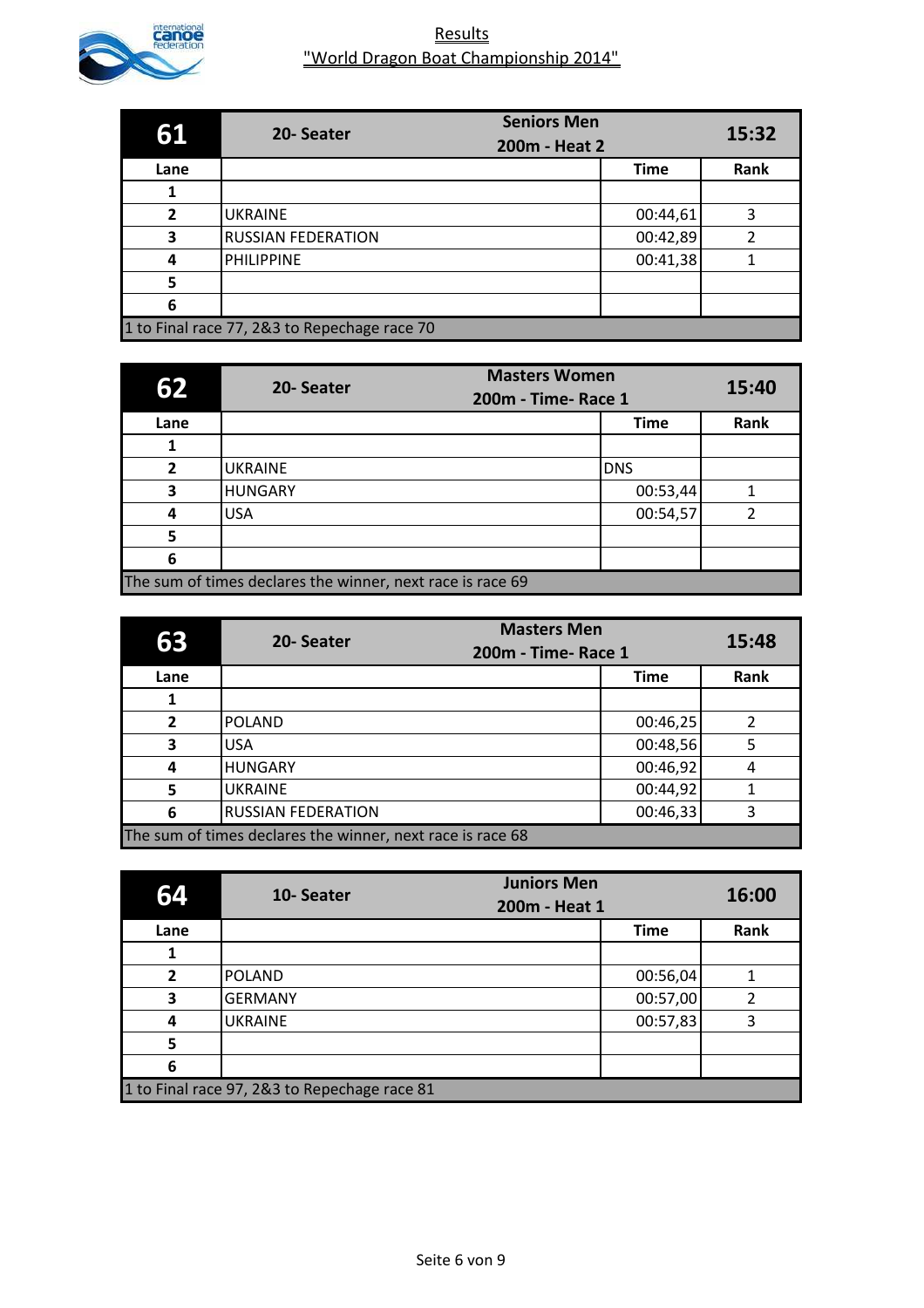

| 65             | 10-Seater                                    | <b>Juniors Men</b><br>200m - Heat 2 | 16:08 |
|----------------|----------------------------------------------|-------------------------------------|-------|
| Lane           |                                              | <b>Time</b>                         | Rank  |
|                |                                              |                                     |       |
| $\overline{2}$ | <b>PHILIPPINE</b>                            | 00:52,01                            |       |
| 3              | <b>CANADA</b>                                | 01:06,04                            | 3     |
| 4              | <b>RUSSIAN FEDERATION</b>                    | 00:53,42                            | 2     |
| 5              |                                              |                                     |       |
| 6              |                                              |                                     |       |
|                | 1 to Final race 97, 2&3 to Repechage race 81 |                                     |       |

| 66             | 20-Seater                                      | <b>Seniors Mixed</b><br>200m - Heat 1 | 16:17 |
|----------------|------------------------------------------------|---------------------------------------|-------|
| Lane           |                                                | <b>Time</b>                           | Rank  |
|                |                                                |                                       |       |
| $\overline{2}$ | <b>FRANCE</b>                                  | 00:49,40                              | 4     |
| 3              | <b>HUNGARY</b>                                 | 00:46,26                              |       |
| 4              | <b>POLAND</b>                                  | 00:47,34                              | 2     |
| 5              | <b>UKRAINE</b>                                 | <b>DNS</b>                            |       |
| 6              | <b>SWEDEN</b>                                  | 00:47,57                              | ς     |
|                | 1&2 to Final race 82, 3-5 to Repechage race 75 |                                       |       |

| 67             | 20-Seater                                      | <b>Seniors Mixed</b><br>200m - Heat 2 | 16:25 |
|----------------|------------------------------------------------|---------------------------------------|-------|
| Lane           |                                                | <b>Time</b>                           | Rank  |
|                |                                                |                                       |       |
| $\overline{2}$ | <b>USA</b>                                     | 00:48,68                              | 2     |
| 3              | <b>CANADA</b>                                  | 00:48,70                              | 3     |
| 4              | <b>CZECH REPUBLIC</b>                          | <b>DNS</b>                            |       |
| 5              | <b>RUSSIAN FEDERATION</b>                      | 00:45,06                              |       |
| 6              |                                                |                                       |       |
|                | 1&2 to Final race 82, 3&4 to Repechage race 75 |                                       |       |

| 68                                                         | <b>Masters Men</b><br>20-Seater<br>200m - Time- Race 2 |             | 16:33 |
|------------------------------------------------------------|--------------------------------------------------------|-------------|-------|
| Lane                                                       |                                                        | <b>Time</b> | Rank  |
|                                                            |                                                        |             |       |
| $\overline{2}$                                             | <b>HUNGARY</b>                                         | 00:47,78    | 4     |
| 3                                                          | <b>RUSSIAN FEDERATION</b>                              | 00:46,60    | 3     |
| 4                                                          | <b>UKRAINE</b>                                         | 00:44,79    |       |
| 5                                                          | <b>USA</b>                                             | 00:50,26    | 5     |
| 6                                                          | <b>POLAND</b>                                          | 00:45,47    | າ     |
| The sum of times declares the winner, next race is race 79 |                                                        |             |       |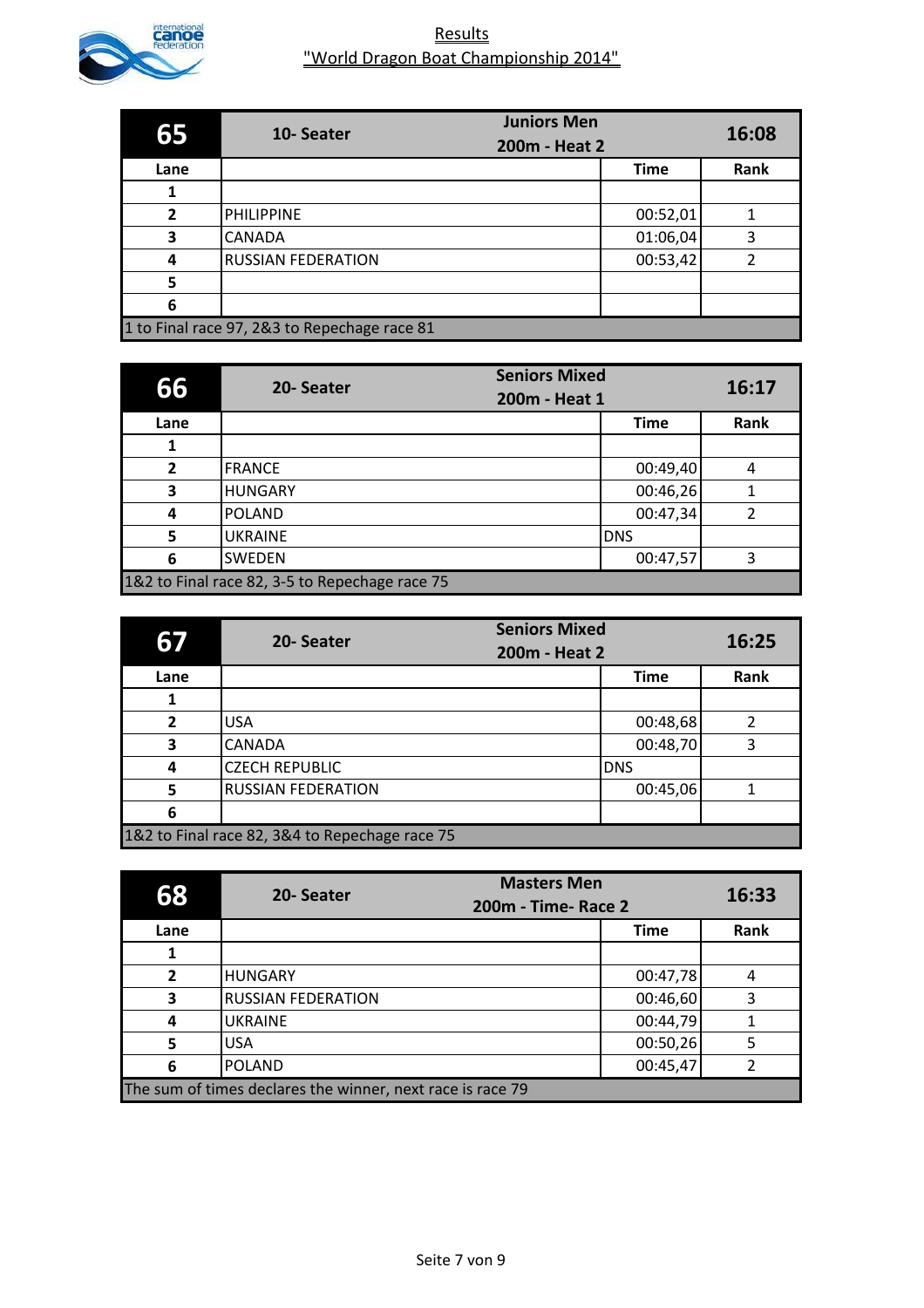

| 69                                                         | <b>Masters Women</b><br>20-Seater |             | 16:41 |
|------------------------------------------------------------|-----------------------------------|-------------|-------|
|                                                            | 200m - Time- Race 2               |             |       |
| Lane                                                       |                                   | <b>Time</b> | Rank  |
|                                                            |                                   |             |       |
| $\overline{2}$                                             | <b>HUNGARY</b>                    | 00:52,90    |       |
| 3                                                          | <b>USA</b>                        | 00:54,88    |       |
| 4                                                          | <b>UKRAINE</b>                    | <b>DNS</b>  |       |
| 5                                                          |                                   |             |       |
| 6                                                          |                                   |             |       |
| The sum of times declares the winner, next race is race 80 |                                   |             |       |

| 70                   | <b>Seniors Men</b><br>20-Seater<br>200m - Repechage |             | 17:10 |
|----------------------|-----------------------------------------------------|-------------|-------|
| Lane                 |                                                     | <b>Time</b> | Rank  |
|                      |                                                     |             |       |
| $\overline{2}$       | <b>CANADA</b>                                       | 00:47,76    | 4     |
| 3                    | <b>RUSSIAN FEDERATION</b>                           | 00:43,92    |       |
| 4                    | <b>USA</b>                                          | 00:46,00    | 3     |
| 5                    | <b>UKRAINE</b>                                      | 00:44,20    | 2     |
| 6                    |                                                     |             |       |
| 1&2 to Final race 77 |                                                     |             |       |

| 71                   | 20-Seater      | <b>Seniors Women</b><br>200m - Repechage | 17:18 |
|----------------------|----------------|------------------------------------------|-------|
| Lane                 |                | <b>Time</b>                              | Rank  |
|                      |                |                                          |       |
| $\overline{2}$       | <b>USA</b>     | 00:52,94                                 | 3     |
| 3                    | <b>UKRAINE</b> | 00:51,21                                 | 2     |
| 4                    | <b>GERMANY</b> | 00:50,42                                 |       |
| 5                    | <b>CANADA</b>  | 00:54,25                                 | 4     |
| 6                    |                |                                          |       |
| 1&2 to Final race 78 |                |                                          |       |

| 72                                                          | <b>Juniors Mixed</b><br>10-Seater<br>200m - Time- Race 2 |             | 17:26 |
|-------------------------------------------------------------|----------------------------------------------------------|-------------|-------|
| Lane                                                        |                                                          | <b>Time</b> | Rank  |
|                                                             |                                                          |             |       |
| 2                                                           | <b>CANADA</b>                                            | 00:56,53    | 2     |
| 3                                                           | <b>USA</b>                                               | 00:59,91    | 5     |
| 4                                                           | <b>POLAND</b>                                            | 00:57,43    | 4     |
| 5                                                           | <b>GERMANY</b>                                           | 00:56,85    | 3     |
| 6                                                           | <b>RUSSIAN FEDERATION</b>                                | 00:53,36    |       |
| The sum of times declares the winner, next race is race 107 |                                                          |             |       |